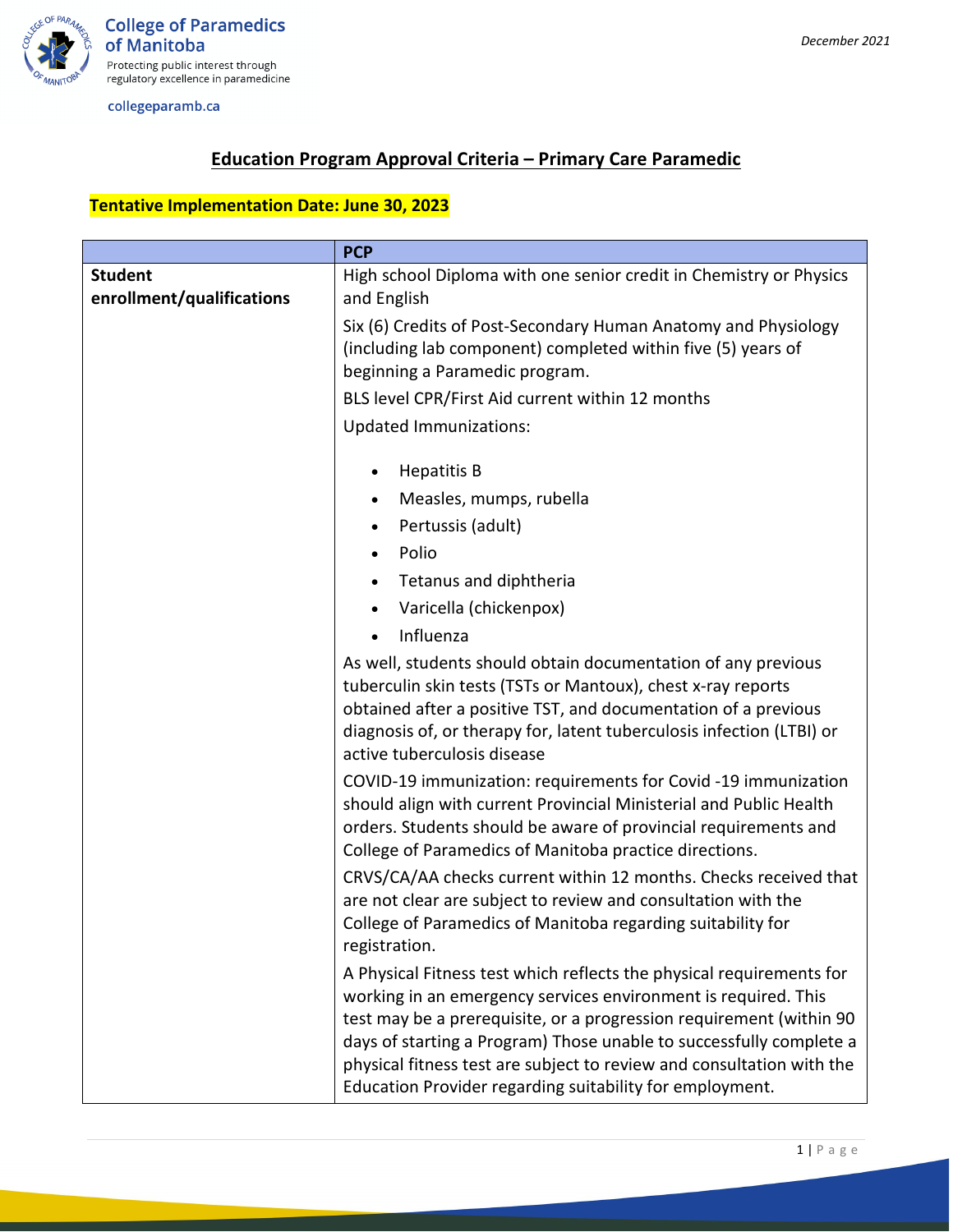

|                              | Driver's License - Minimum Class 5 upon enrollment. Students<br>must be made aware by the Education Provider of the requirement<br>of a minimum Class 4 for operation of an emergency vehicle.                                                                                                                                                                                                                                                                                                                                                                                                                                                                        |
|------------------------------|-----------------------------------------------------------------------------------------------------------------------------------------------------------------------------------------------------------------------------------------------------------------------------------------------------------------------------------------------------------------------------------------------------------------------------------------------------------------------------------------------------------------------------------------------------------------------------------------------------------------------------------------------------------------------|
| <b>Instructors / Faculty</b> | Minimum PCP with a minimum 5 years of clinical experience.                                                                                                                                                                                                                                                                                                                                                                                                                                                                                                                                                                                                            |
|                              | Paramedicine specific material to be taught by persons that are<br>registered with the College of Paramedics of Manitoba, are in good<br>standing, and hold a valid Certificate of Practice                                                                                                                                                                                                                                                                                                                                                                                                                                                                           |
|                              | All Faculty must receive a formal introduction and orientation to<br>the Program, have a clear understanding of the content delivery<br>expectations, and have completed formal training in Adult<br>Education within 5 years (ex. Certificate in Adult Education,<br>Teaching for Learning in Adult Education, or similar structured<br>learning, Emergency Services Instructor Level 2)                                                                                                                                                                                                                                                                             |
| <b>Program Content</b>       | The primary purpose of the Program is to prepare students for                                                                                                                                                                                                                                                                                                                                                                                                                                                                                                                                                                                                         |
|                              | work in the province of Manitoba as a Primary Care Paramedic                                                                                                                                                                                                                                                                                                                                                                                                                                                                                                                                                                                                          |
|                              | The Program must be accredited through Accreditation Canada<br>(Equal).                                                                                                                                                                                                                                                                                                                                                                                                                                                                                                                                                                                               |
|                              | Program content will reflect Shared Health Manitoba Care Maps,<br>Medications and Procedures (https://sharedhealthmb.ca/health-<br>providers/ers/)                                                                                                                                                                                                                                                                                                                                                                                                                                                                                                                    |
|                              | Program content will include any NOCP variants as identified by the<br>College of Paramedics of Manitoba.                                                                                                                                                                                                                                                                                                                                                                                                                                                                                                                                                             |
|                              | Resource materials reflect MB specific areas related to legislation.<br>(Including but not limited to Regulated Health Professions Act,<br>College of Paramedics of Manitoba General Regulations, Highway<br>Traffic Act, Narcotic Act, etc.)                                                                                                                                                                                                                                                                                                                                                                                                                         |
|                              | All competency requirements will be met throughout the program.                                                                                                                                                                                                                                                                                                                                                                                                                                                                                                                                                                                                       |
|                              | Clinical and Practicum sites must be located in Manitoba. (Other<br>Canadian placement may be considered with prior approval of the<br>College of Paramedics of Manitoba)                                                                                                                                                                                                                                                                                                                                                                                                                                                                                             |
|                              | Those serving as preceptors in Clinical and/or Practicum sites must<br>have completed specific training provided by Education providers<br>and approved by the College of Paramedics of Manitoba. In<br>addition to the documentation process, Preceptor training should<br>include, but is not limited to an understanding of the NOCP<br>Competencies, the definition of supervision (see NOCP definition of<br>supervision), proficiency expectations (see NOCP definition of<br>proficiency), policies and expectations related to critical incidents<br>and/or student suitability/fitness concerns, student evaluation and<br>feedback policies and procedures. |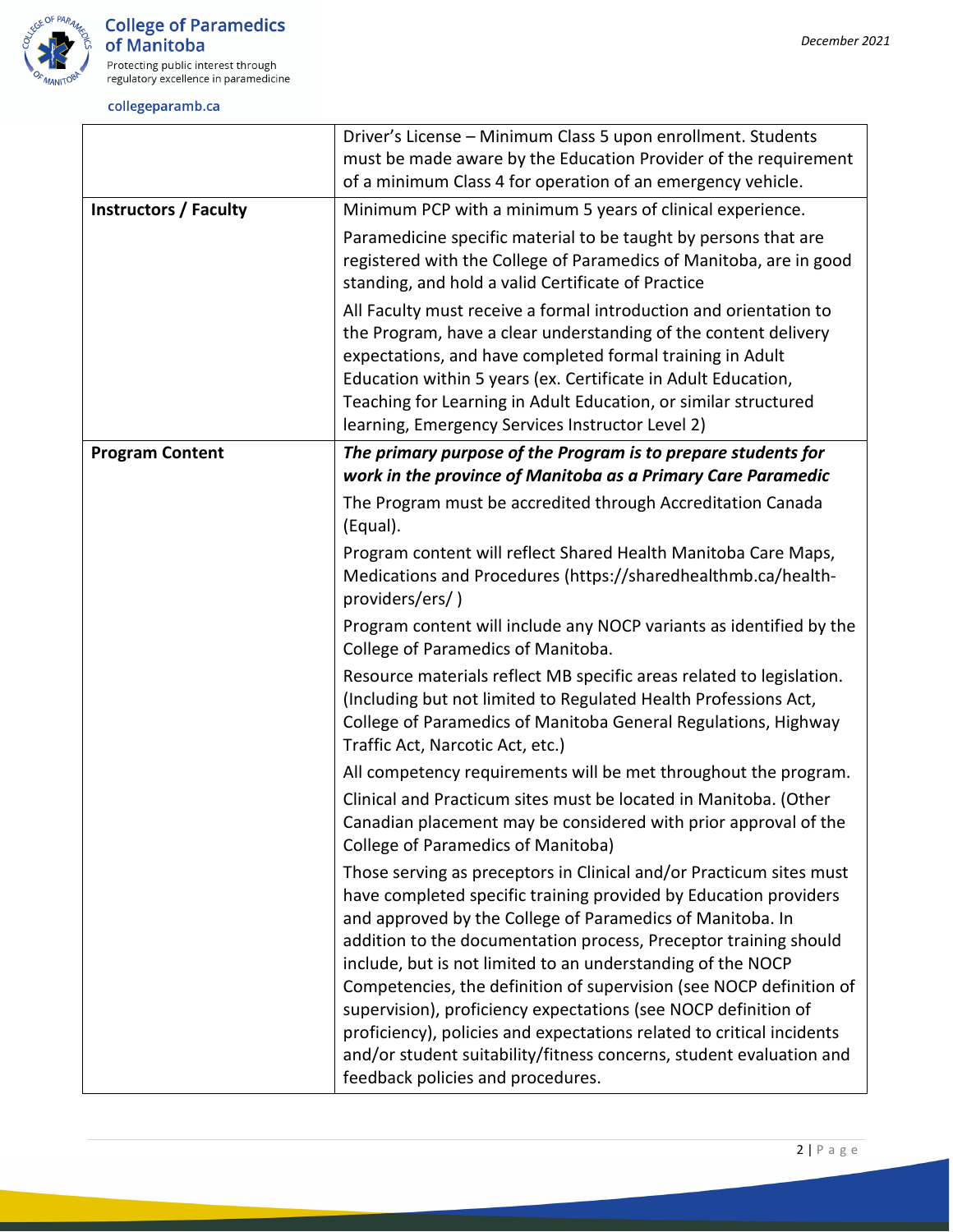

|                                                       | Credit through a formal Prior Learning Assessments may be<br>considered when required knowledge can be demonstrated.                                                               |
|-------------------------------------------------------|------------------------------------------------------------------------------------------------------------------------------------------------------------------------------------|
| <b>Quality Assurance</b>                              | The program will have a stakeholder program advisory committee.                                                                                                                    |
| <b>Requirements</b>                                   | The program will have an annual QA/QI process for program,<br>faculty and preceptor evaluation. Information will be used for<br>program, faculty and preceptor improvement         |
|                                                       | The ratio of faculty to students shall be 1:8 maximum to ensure<br>adequate supervision and monitoring for psychomotor<br>performance                                              |
| Simulated, Clinical, Practicum<br><b>Competencies</b> | The student must demonstrate <i>proficiency</i> in a designated<br>Performance Environment.                                                                                        |
|                                                       | Proficiency involves the demonstration of skills, knowledge and<br>abilities in accordance with the following principles:                                                          |
|                                                       | Consistency (the ability to repeat practice techniques and<br>outcomes; this requires performance more than once in the<br>appropriate Performance Environment)                    |
|                                                       | Independence (the ability to practice without assistance<br>from others)                                                                                                           |
|                                                       | Timeliness (the ability to practice in a time frame that<br>enhances patient safety)                                                                                               |
|                                                       | Accuracy (the ability to practice utilizing correct techniques<br>and to achieve the intended outcomes)                                                                            |
|                                                       | Appropriateness (the ability to practice in accordance with<br>clinical standards and protocols outlined within the practice<br>jurisdiction) (see NOCP 2011 page 12)              |
|                                                       | Students must demonstrate proficiency in all NOCP Simulated (S)<br>competencies prior to progressing to the related clinical and<br>practicum experience components                |
|                                                       | Students should have multiple opportunities to demonstrate<br>proficiency and are required to demonstrate competencies more<br>than once and in a variety of scenarios/situations. |
| <b>Didactic and Simulated</b><br>Content              | A minimum <sup>*</sup> of 1020 contact hours to deliver didactic material and<br>complete Simulated (S) competencies. A contact hour is defined as:                                |
|                                                       | Organized, supervised educational activities including:                                                                                                                            |
|                                                       | in-class content delivery scheduled<br>instruction/demonstration                                                                                                                   |
|                                                       | distance content/activity delivery (live interaction with<br>$\bullet$<br>students)                                                                                                |
|                                                       | proctored examinations<br>tutoring/consultation/practice                                                                                                                           |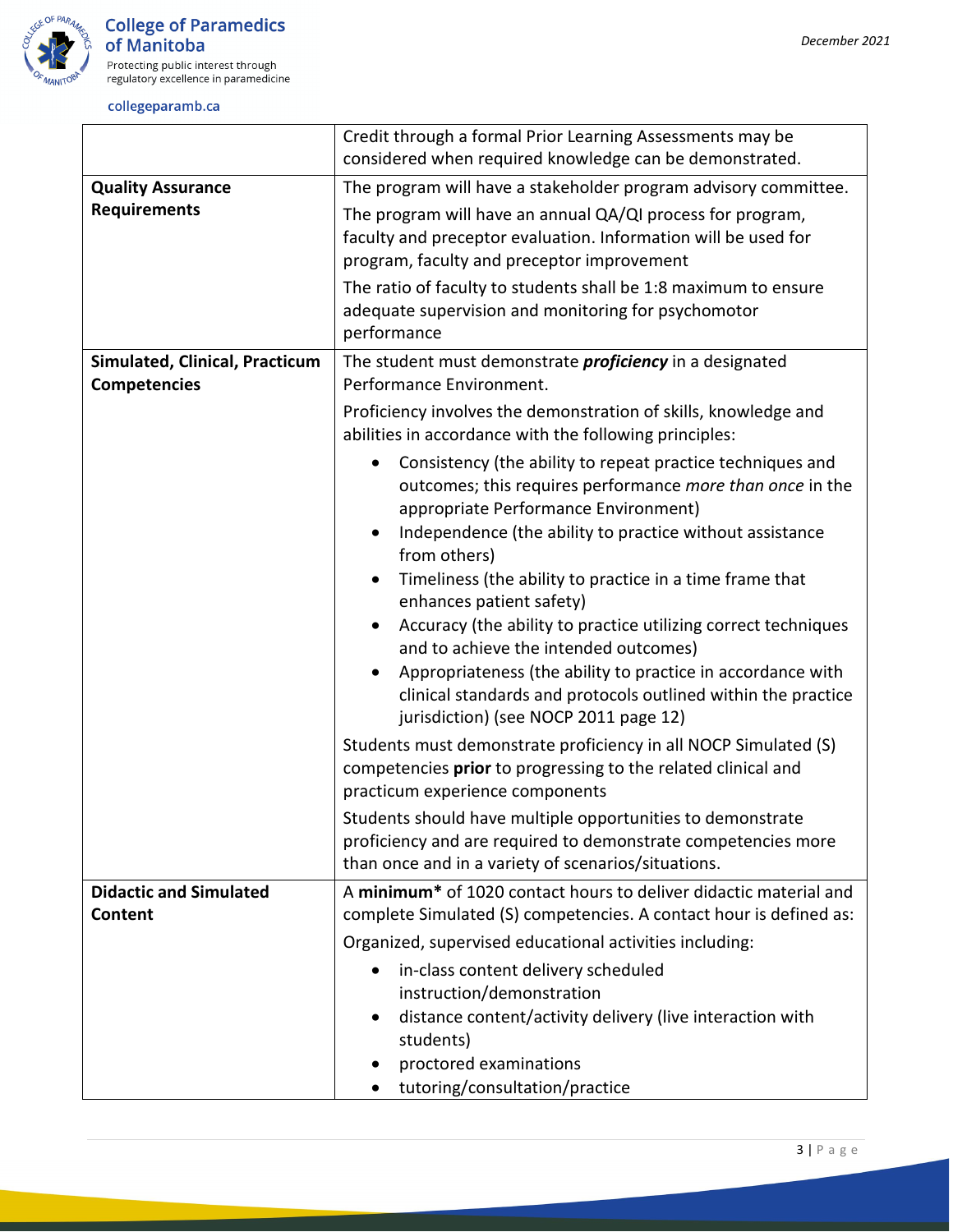

|                   | A contact hour does not include:<br>coffee or lunch breaks<br>pre-reading/assigned preparation<br>$\bullet$<br>research assignments<br>$\bullet$<br>homework<br>evaluation                                                                                                                                                                                                                                                                          |
|-------------------|-----------------------------------------------------------------------------------------------------------------------------------------------------------------------------------------------------------------------------------------------------------------------------------------------------------------------------------------------------------------------------------------------------------------------------------------------------|
|                   | *Please note emphasis should be placed on ensuring reasonable<br>opportunities to attempt competencies and demonstrate<br>proficiency. Additional hours may be required.                                                                                                                                                                                                                                                                            |
| <b>Clinical</b>   | A minimum <sup>*</sup> of 60 hours of clinical exposure to ensure completion<br>of Clinical (C) competencies.                                                                                                                                                                                                                                                                                                                                       |
|                   | Required clinical exposures must include (but are not limited to)<br>Pediatrics, Emergency Department, Recovery Room (post<br>anesthetic recovery), Obstetrics, Mental Health, Diagnostics (12<br>and 15 Lead ECG), Respiratory Therapy.                                                                                                                                                                                                            |
|                   | *Please note emphasis should be placed on ensuring reasonable<br>opportunities to attempt competencies and demonstrate<br>proficiency. Additional hours may be required.                                                                                                                                                                                                                                                                            |
| Practicum         | A minimum <sup>*</sup> of 240 hours or practicum exposure is required to<br>ensure completion of Practicum (P) competencies. Practicum<br>should include both urban and rural placements. "Urban" is defined<br>as cities with 10,000 people or greater. (Current cities in Manitoba<br>include Winnipeg, Brandon, Steinbach, Thompson, Portage la<br>Prairie, Winkler, Selkirk) "Rural" is defined as communities with less<br>than 10,000 people. |
|                   | Preceptors must be registered with the College of Paramedics of<br>Manitoba, be in good standing, and hold a valid Certificate of<br>Practice.                                                                                                                                                                                                                                                                                                      |
|                   | Preceptors must be classified as a Primary Care Paramedic or<br>higher. It is preferred that Primary Care Paramedics who are<br>precepting have a minimum of five (5) years of practical experience<br>in a practicum setting, when possible, but no less than two years'<br>experience.                                                                                                                                                            |
|                   | *Please note emphasis should be placed on ensuring reasonable<br>opportunities to attempt competencies and demonstrate<br>proficiency. Additional hours may be required.                                                                                                                                                                                                                                                                            |
| <b>Evaluation</b> | Before the conclusion of the Education Program, the student will<br>successfully complete a summative or cumulative (including both<br>didactic and psychomotor content learned) evaluation.                                                                                                                                                                                                                                                        |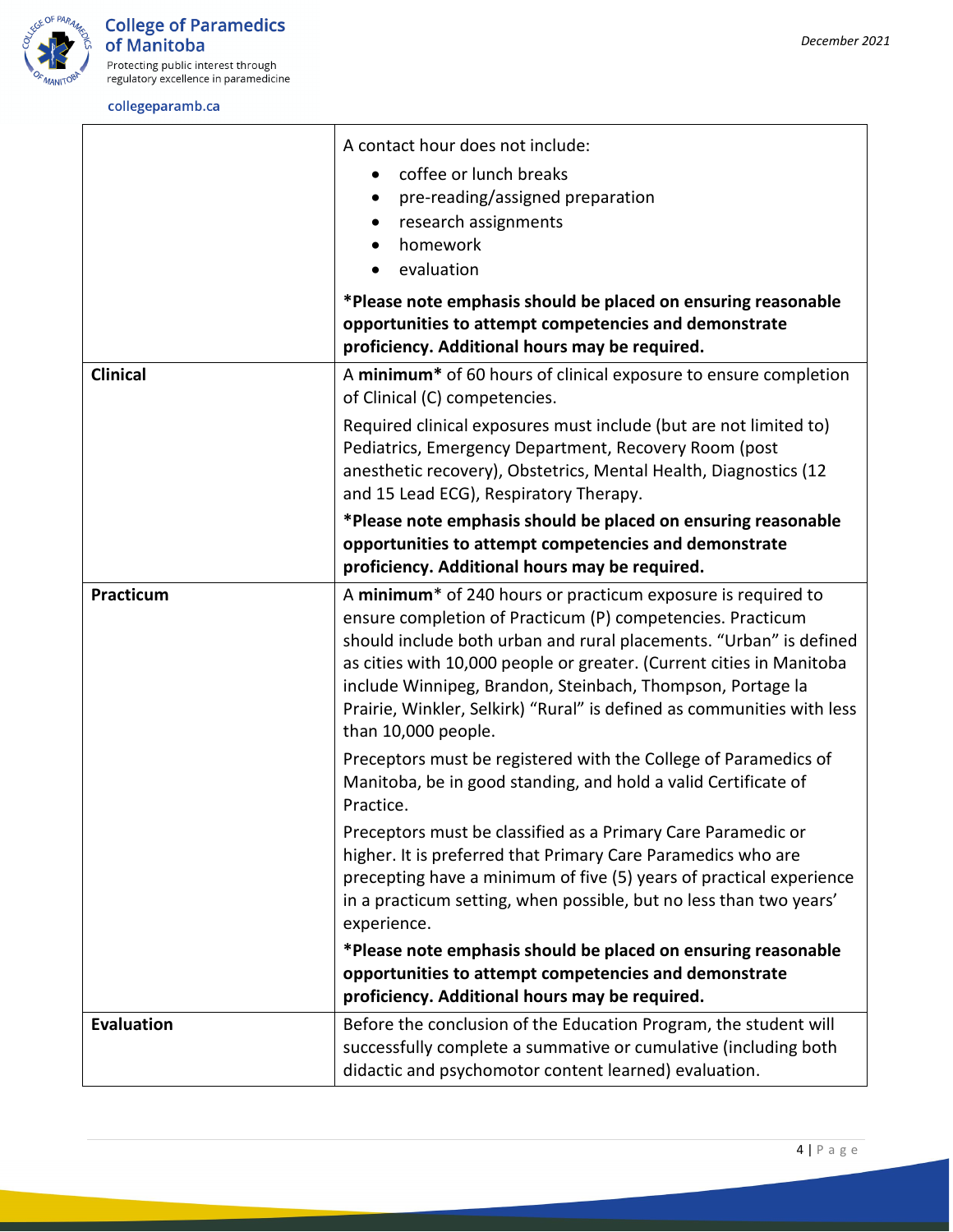

## **Education Program Approval Criteria – Primary Care Paramedic (August 2020)**

|                                          | <b>PCP</b>                                                                                                                                                    |
|------------------------------------------|---------------------------------------------------------------------------------------------------------------------------------------------------------------|
| <b>Student enrollment/qualifications</b> | High school Diploma with one senior credit in<br>Biology, Chemistry and English                                                                               |
|                                          |                                                                                                                                                               |
|                                          | CPR-HCP level current within 12 months                                                                                                                        |
|                                          | <b>Updated Immunizations</b>                                                                                                                                  |
|                                          | CR/CA/AA checks                                                                                                                                               |
|                                          | Fitness test – for counseling purposes to discuss<br>suitability                                                                                              |
| <b>Instructors/Faculty</b>               | Minimum PCP with extensive clinical<br>experience                                                                                                             |
|                                          | EMS specific material taught by persons that<br>are registered with the College of Paramedics<br>of Manitoba and hold a valid Certificate of<br>Practice      |
| <b>Program Content</b>                   | Accreditation Canada (Equal) accreditation<br>(required within 3 years of initial approval)                                                                   |
|                                          | Meets NOCP competency profile                                                                                                                                 |
|                                          | Will reflect Shared Health Manitoba Care Maps<br>- Medications and Procedures                                                                                 |
|                                          | Course outlines will reflect clearly defined<br>learning outcomes                                                                                             |
|                                          | Resource materials reflect MB specific areas<br>related to legislation.                                                                                       |
|                                          | All competency requirements will be met<br>throughout the program as well as specific<br>criteria in competencies within clinical and<br>practicum experience |
|                                          | Credit through a formal Prior Learning<br>Assessments may be considered when required<br>knowledge can be demonstrated.                                       |
| <b>Quality Assurance Requirements</b>    | The program will have the support from an<br>external program advisory committee                                                                              |
|                                          | The program will have a QA/QI program for<br>annual program and faculty evaluation                                                                            |
|                                          | The ratio of faculty to students 8:1 maximum is<br>to ensure lab performance is satisfactory                                                                  |